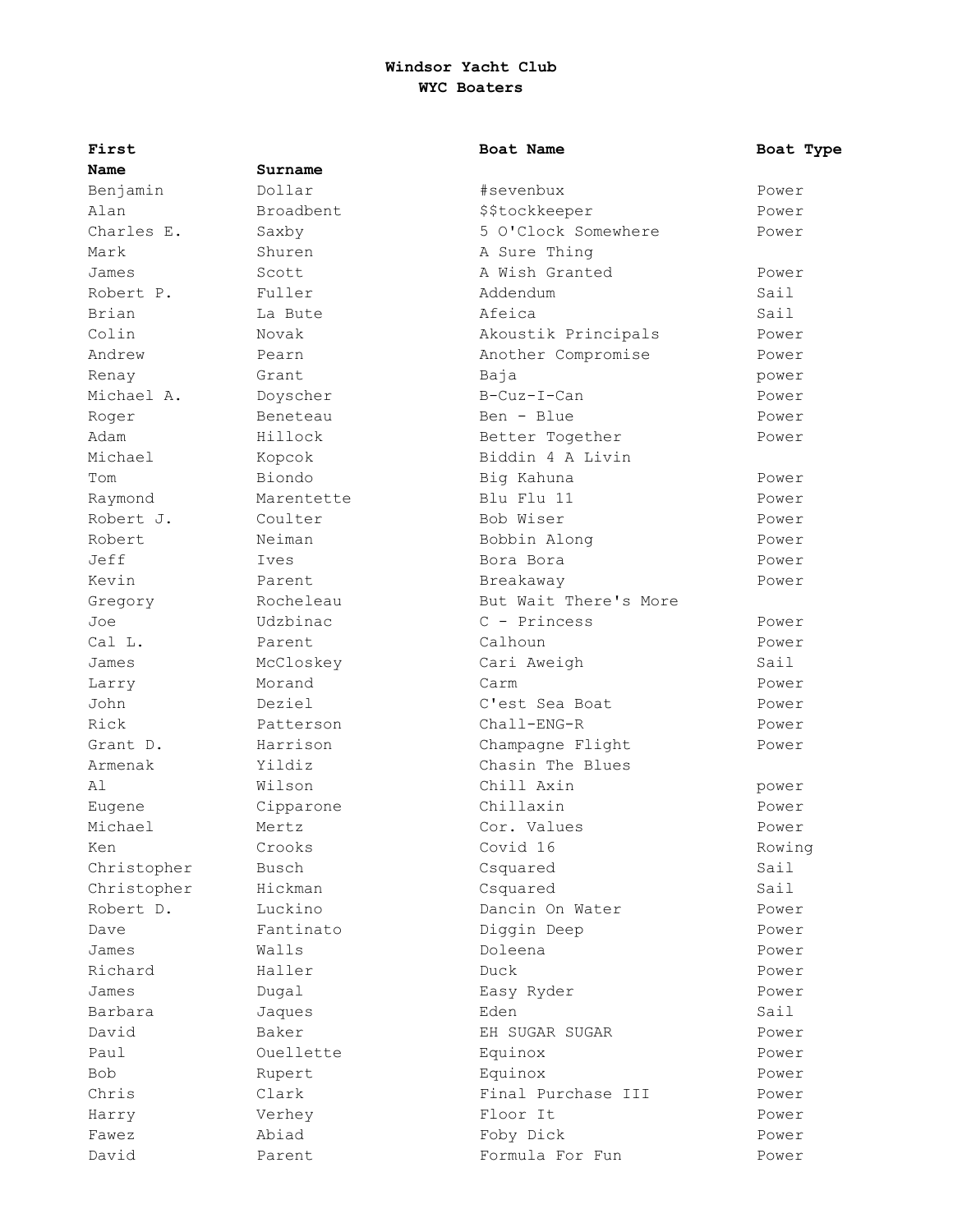| First         |            | Boat Name               | Boat Type |
|---------------|------------|-------------------------|-----------|
| Name          | Surname    |                         |           |
| <b>Bree</b>   | Haas       | Freedom                 | Sail      |
| Mark          | Waddick    | Fuelin' Around          | Power     |
| Patrick       | Strong     | Going Strong            | Power     |
| John          | St. Pierre | Grewsum More            | Power     |
| James         | Newton     | Happy Ours              | Power     |
| Scott         | Allen      | Harbor Town             | Power     |
| Richard       | Sifton     | Head Office             | Power     |
| Don           | Gardonio   | Inappropriate Behaviour | Power     |
| Sandra E.     | Ouellette  | Interlude               |           |
| James         | Biggs      | Irish Mist              | Power     |
| Franco        | Gobbato    | Islandia                | Power     |
| John W.       | Pepin      | J & B not on the rocks  | Power     |
| Jim           | Grant      | Jacstaryn               | Power     |
| Earl          | Houlahan   | Jennie                  | Power     |
| John          | Braine     | Jest A Dream            | Power     |
| Don           | Beneteau   | Jet Lag RX              | Power     |
| Dan           | Caster     | Job Site                | Power     |
| Steve         | Repmann    | Judy V                  | Power     |
| Sam           | Zlotnik    | just a splash           | Power     |
| Andrew        | Bryson     | Just One Moor           | Power     |
| Richard M.    | Ofner      | Kagaks                  |           |
| Aaron         | Hanaka     | KANALOA                 | Power     |
| Paul          | Hargreaves | Kindred Spirits         | Power     |
| Shawn         | King       | Knot A Ring             | Power     |
| Michael R.    | Dunn       | Knot Done II            | Power     |
| Vera          | Bertozzi   | La Vida Dulce           | Power     |
| Ron A.        | LaBute     | Labote II               | Power     |
| Emre          | Ikiok      | Lady M                  | Power     |
| Craig         | Lanoue     | Lanoue's Canoe          | Power     |
| Dave          | Sherwood   | Last Minute             | Power     |
| Pat           | McKee      | Latitude Adjustment     | Power     |
| Wayne         | Callaghan  | Legacy                  | Power     |
| Glen          | Muir       | Life's Good             | Power     |
| Patricia      | Soulliere  | Logged Out              | Power     |
| Robert        | Troup      | Low Bid III             | Power     |
| James         | Koop       | Low Key                 | Power     |
| David         | McKee      | Loyalist                | Power     |
| John A.       | Rodzik     | Lucky Lovers Again      | Power     |
| Joseph        | Conlon     | Lulu                    | Power     |
| David         | Morrison   | M & M's                 | Power     |
| Jack          | Jorgensen  | Main Event              | Power     |
| Tim           | Palmer     | Makalea                 | Power     |
| Roger         | Beaulieu   | Miss B'Haven            | Power     |
| Bert          | Vanderperk | Morning                 | Sail      |
| Daniel        | Hofgartner | N 42                    | Power     |
| Bill          | Rohrer     | No Matter What          | Power     |
| Salvatore     | Costante   | Outnumbered             | Power     |
| Colin Patrick | Martyn     | Pacemaker               | Power     |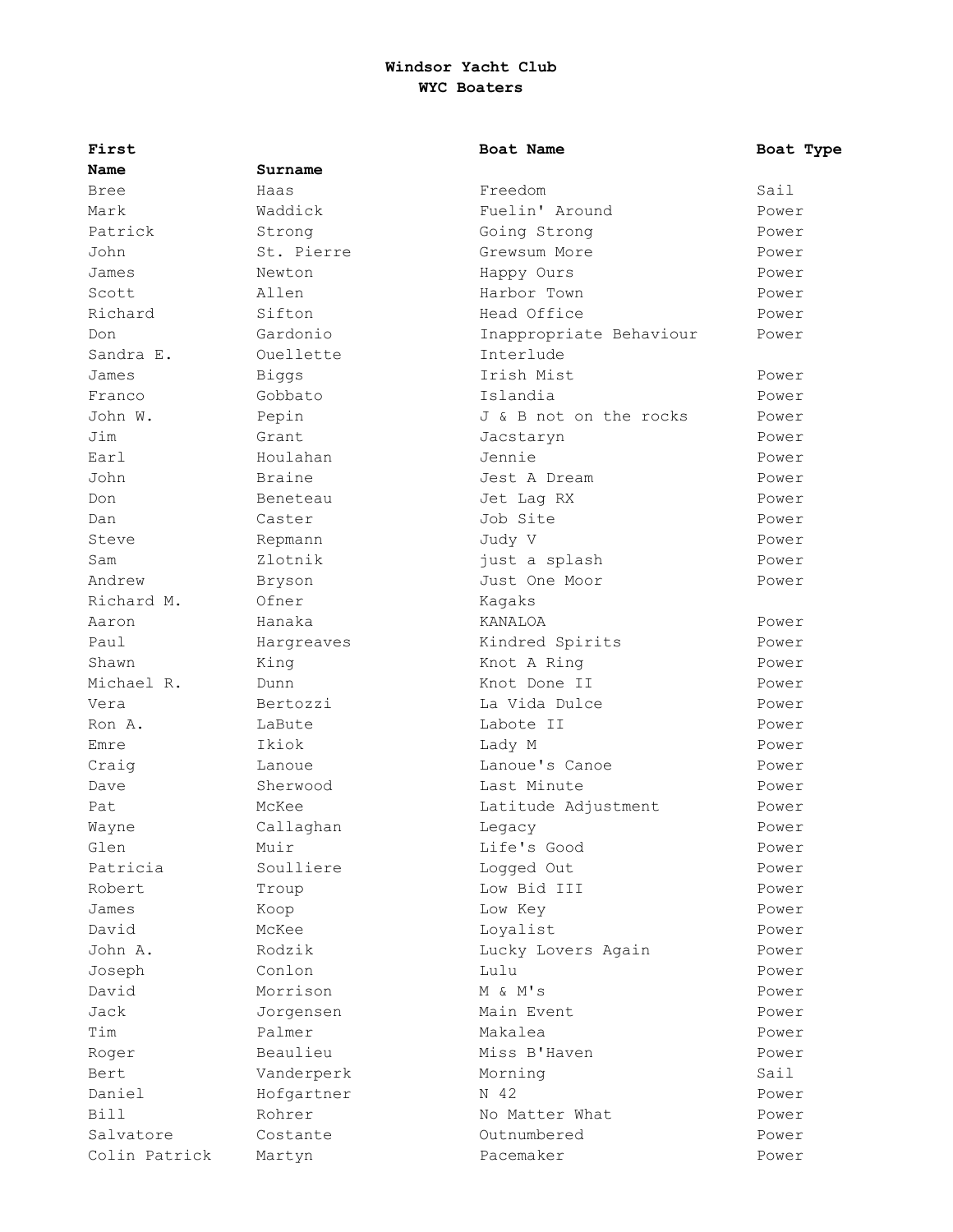| First         |              | Boat Name               | Boat Type |
|---------------|--------------|-------------------------|-----------|
| Name          | Surname      |                         |           |
| Pat.          | Lanoue       | Pat's Policy            | Power     |
| Michael J.    | McCaffrey    | Pending                 | Sail      |
| David         | Fortin       | Petty Cash              | Power     |
| Chris         | Morand       | Poor Man's Cottage      | Power     |
| Emma Louise   | Hamelin      | Precious Time           | Power     |
| Roy           | Adams        | Priorities              | Power     |
| Jeff          | Desjarlais   | Priorities II           | Power     |
| Stephen       | Crawford     | Private Cask            | Power     |
| Alan          | Johnson      | Private Idaho           | Sail      |
| Paul K.       | Robinson     | R & R IX                | Power     |
| Robert        | McClellan    | Rebsway                 | Power     |
| John          | Vandereerden | Renegade                | Sail      |
| Edward        | McGaffey     | Riannon                 | Power     |
| Brian         | Schwab       | Riba Tutto Bene         | Power     |
| Rick          | Zangari      | Rinkerpedia             | Power     |
| Michael Wayne | Hamelin      | RUFF RIDE               | Power     |
| Beth          | Noakes       | Ruffian                 | Sail      |
| Anissa        | Noakes       | Ruffian                 | Sail      |
| Greg          | Barlow       | S.A.L.                  | Power     |
| Terry         | Orr          | S.B.S. (Spoiled by Soil | Power     |
| Daniel        | Lambden      | Sandance                | Power     |
| Jason         | Paine        | Sandpiper               | Power     |
| Scott         | Bishop       | Scott Free              | Power     |
| Richard       | Clark        | Sea Clusion             | Power     |
| Gary          | Henrich      | Sea Trek                | Power     |
| Paul          | Dezell       | Second CHANCE           |           |
| Dave          | Aldous       | Second Home             | Power     |
| Chris         | Abt          | Seven C's               | Power     |
| Cory          | Ladouceur    | Seven C's               | Power     |
| Timothy       | O'Neill      | She Said Yes            | Power     |
| Richard       | Evans        | Shelley Lynn            | Sail      |
| John          | Fase         | Ship Fase               | Power     |
| Brad          | Somers       | Somerscape              | Power     |
| Chris         | Lanoue       | Speed Break             | Power     |
| Leo           | Zeleney      | Spindrift               | Power     |
| Richard J.    | Rivard       | Su Pat III              | Power     |
| Shelley       | Babington    | Sublime                 | Sail      |
| David J.      | Poisson      | Sunsational             | Power     |
| James G.      | Kenney       | Surf Rider              | Power     |
| Jonathan      | Abt          | $T/T$ C2 IT             | Power     |
| Chris         | Colthurst    | Teakquila               | Power     |
| Domenic       | Ceccacci     | THAT'S NICE             | Power     |
| Rene          | Laporte      | The Matrix              | Power     |
| Vicki         | Dillon       | The Phantom             | Power     |
| John          | Rocheleau    | TIARA                   | Power     |
| Gregg         | Merner       | Time For Us             | Power     |
| George        | McMahon      | TNT                     | Power     |
| Terry         | Turner       | TNT II                  | Power     |